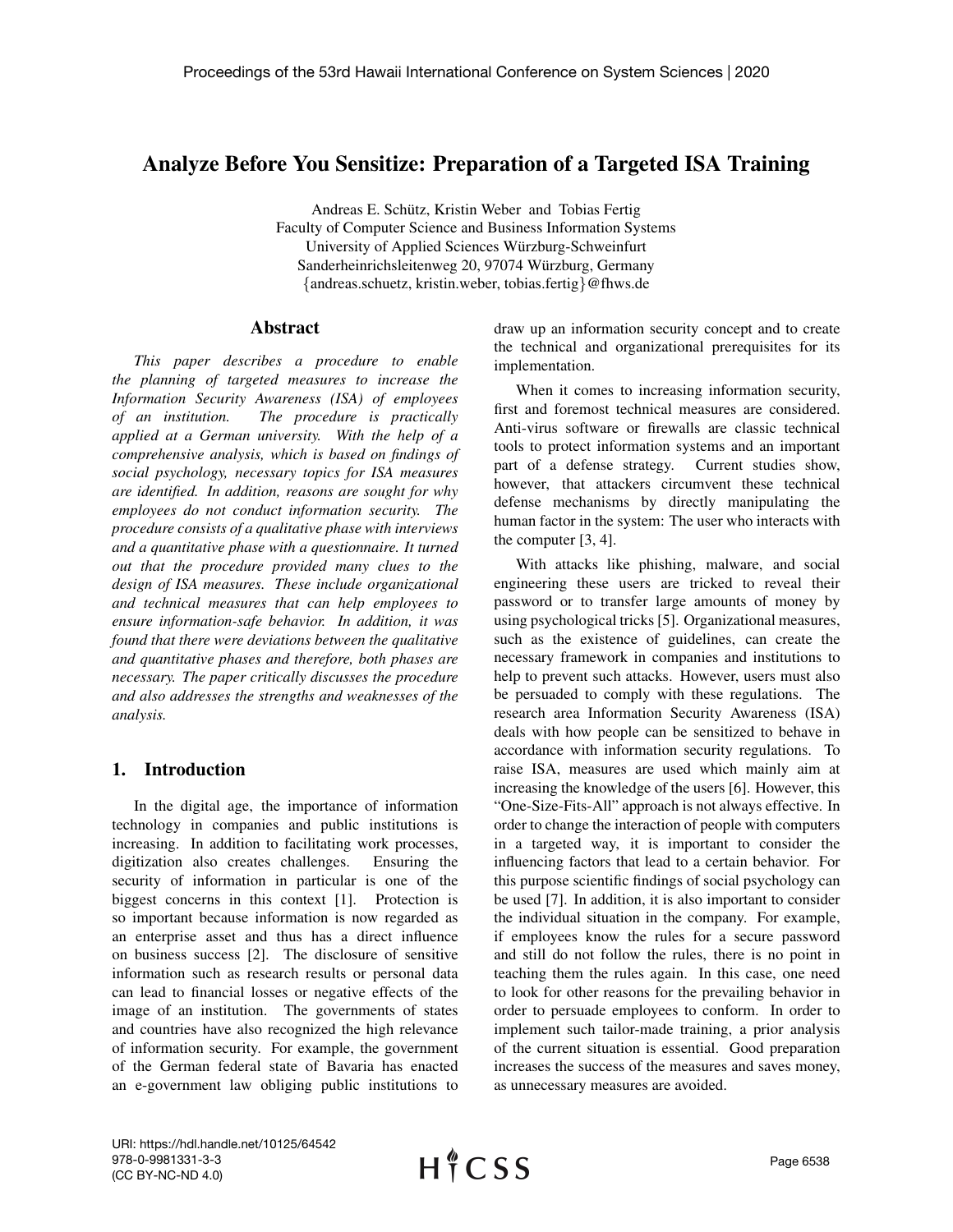This paper presents the initial steps of an analysis in preparation for an tailor-made ISA training. The analysis was carried out at a German University of Applied Sciences. Due to the Bavarian E-Government Act, this university is obliged to develop an information security concept. The analysis was part of a project to implement the legal requirements. In the initial qualitative phase of the analysis, interviews were conducted with individual members of the organization. This served to generate insights into how users are confronted with information security in their daily work and what they think about it. In the following quantitative phase these impressions were taken up in the context of a questionnaire, which this time was addressed to all members of the organization and examined. The Integrated Behavior Model (IBM) from [8] is used as the basis for the procedure for the analysis and theory of human behavior. The use of IBM in the context of ISA was already motivated by [9]. This paper begins with basics of the research field, followed by an overview of related work. Afterwards we describe our research approach. We then present the results of the qualitative and quantitative analysis phases. These results and the strengths and weaknesses of the analysis are discussed afterwards. Finally, we give an outlook on future research.

## 2. Basics

The research area ISA targets the "human factor" and how IT users can be brought to an information security-compliant behavior. Users should be motivated to use their theoretical knowledge about information security in practice [10] and should be convinced of the importance of their actions. Three possible perspectives to ISA are described [11]:

- 1. Employees know, which threats exist and recognize them ("perception").
- 2. Employees further know, how to protect themselves against threats ("protection").
- 3. Employees know what a threat is, what they can do about it and that they behave accordingly ("behavior").

Only employees that behave compliantly, described in the third perspective, promise an actual increase in information security within an institution or company. ISA means that employees know how to behave in compliance with information security (e.g., choosing a secure password), what consequences they and the company may face in the event of non-compliant behavior (e.g., loss of image and financial loss due to

loss of customer data) and that they actually apply this knowledge in critical situations. With the organization an additional aspect of security awareness is named by [12]. The organization ensures that employees in the company are able to behave in compliance with information security, i.e., no barriers exist, which are in conflict with compliant behavior. For example, a barrier is a password change link which is hidden in the depths of the company's intranet. At the same time, organizational measures, such as increasing usability of applications, can support information security.

The integrated behavioral model (IBM) [8] from health psychology helps to explain human behavior. The IBM was already interpreted in the context of ISA and used to explain the mental construct Security Awareness [9]. As shown in Figure 1 the ISA of a person is the sum of the four factors knowledge and skills ("I know how the behavior is performed"), habit ("I'm used to perform the behavior"), salience ("The performance of the behavior is in my mind"), and behavioral intent ("I want to perform the behavior"). Especially the factor behavioral intention is complex. It is formed by the mental constructs Attitude, the Perceived Norm and the Personal Agency of a person. These, in turn, are formed by emotions and beliefs. In order to achieve an information security-compliant behavior of a person for a certain behavior, the four indicated factors must be influenced. But even if the factors are perfectly pronounced, environmental constraints can still prevent the performance of the behavior. This clearly shows that the environment is also decisively involved in the behavioral formation of a human being. In addition, the influence of environmental factors can also affect the behavioral intention [8].

# 3. Related Work

In the past, the analysis of ISA has already been considered in various scientific papers. Kruger and Kearney [13] use the Knowledge-Attitude-Behavior (KAB) Model for their analysis. The KAB model assumes that the three factors knowledge, attitude, and behavior influence each other. The characteristics of these three dimensions were tested in six areas relevant to information security: adherence to guidelines, password security, diligence in handling e-mails and the Internet, diligence with mobile devices, reporting security incidents and the awareness that actions are followed by consequences. The individual topic areas were divided into several sub-areas. Both the dimensions and the subject areas were weighted differently by the researchers. By weighting the individual dimensions and areas, different companies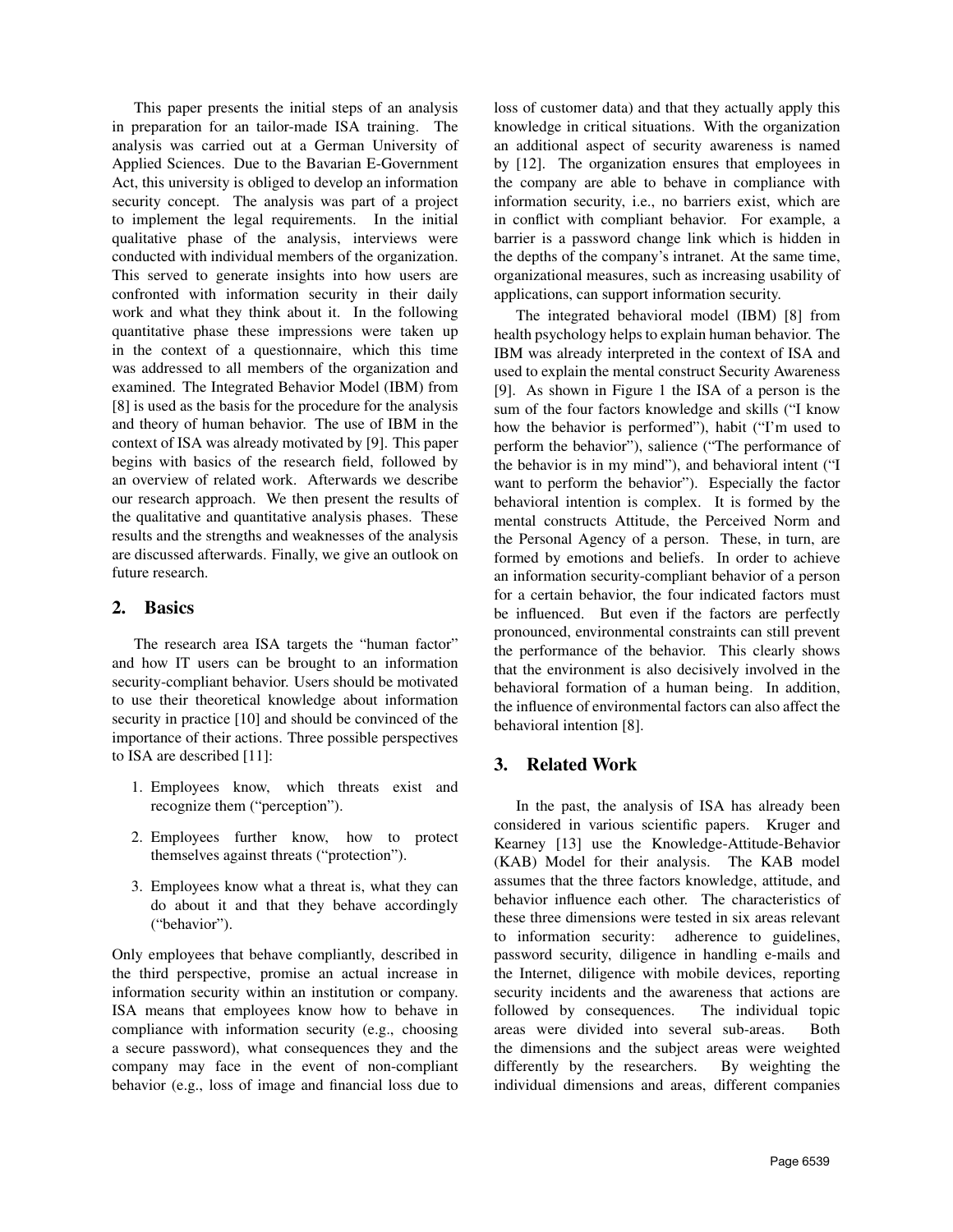

Figure 1. Factors of Behavior

can individually address the relevance of the dimensions and subject areas. The measurement itself takes place in the model using a questionnaire. Finally, the evaluation of the questionnaire provides both results of the respective dimension and subject areas as well as an aggregated overall result as a percentage. Khan et al. [14] proposes an approach for presenting the actual security awareness in companies. These are, for example, the number of helpdesk calls, the number of accesses to unauthorized pages or the evaluation of questionnaires that query knowledge on the subject of information security. Khan et al. [14] also recommend the use of questionnaires, but use the result as only one of several key figures. The remaining indicators are collected in real business operations and show how employees behave regardless of the level of knowledge.

#### 4. Research Approach

This work distinguishes itself from the analysis methods presented in the section Related Work, which primarily aim to make ISA measurable. The aim of this paper is to determine the reasons for a specific behavior and to derive contents for targeted measures in a later ISA-training. It should also be examined whether different target groups have to be distinguished. In addition, first experiences with the procedure for analysis should be gained. It should be examined whether the results of the qualitative and quantitative part differ from each other and which advantages and

disadvantages arise from the use of the method. For this, we chose the following research approach.

The current study is part of a project to introduce an information security management system (ISMS) at a German university. The general procedure of the project is based on the ISMS-Framework ISIS12 [15]. ISIS12 reduces the detailed and widespread standard IT-Grundschutz of the German Federal Office for Information Security (BSI) to measures that meet the requirements of small and medium-sized enterprises. It is also recommended for authorities. At the time of the survey, the university employed a total of 1079 staff. Employees at the university are a particularly important group in terms of information security awareness. They work with sensitive data, like personal data of students, and systems on a daily basis, making them a target for potential attackers as well as an important defense against various attacks.

The process performed for the analysis is based on the approach used by [8] to use the IBM in the field of health psychology. As seen in Figure 2 the scope was set initially by identifying the relevant topics that needed to be investigated. This was followed by a qualitative analysis which was carried out in the form of interviews. The interviews were subsequently analyzed and hypotheses were defined from the findings. These hypotheses were used in the quantitative analysis to develop questionnaires completed by the members of the university. The results of the questionnaires were also analyzed later to identify the content that needs to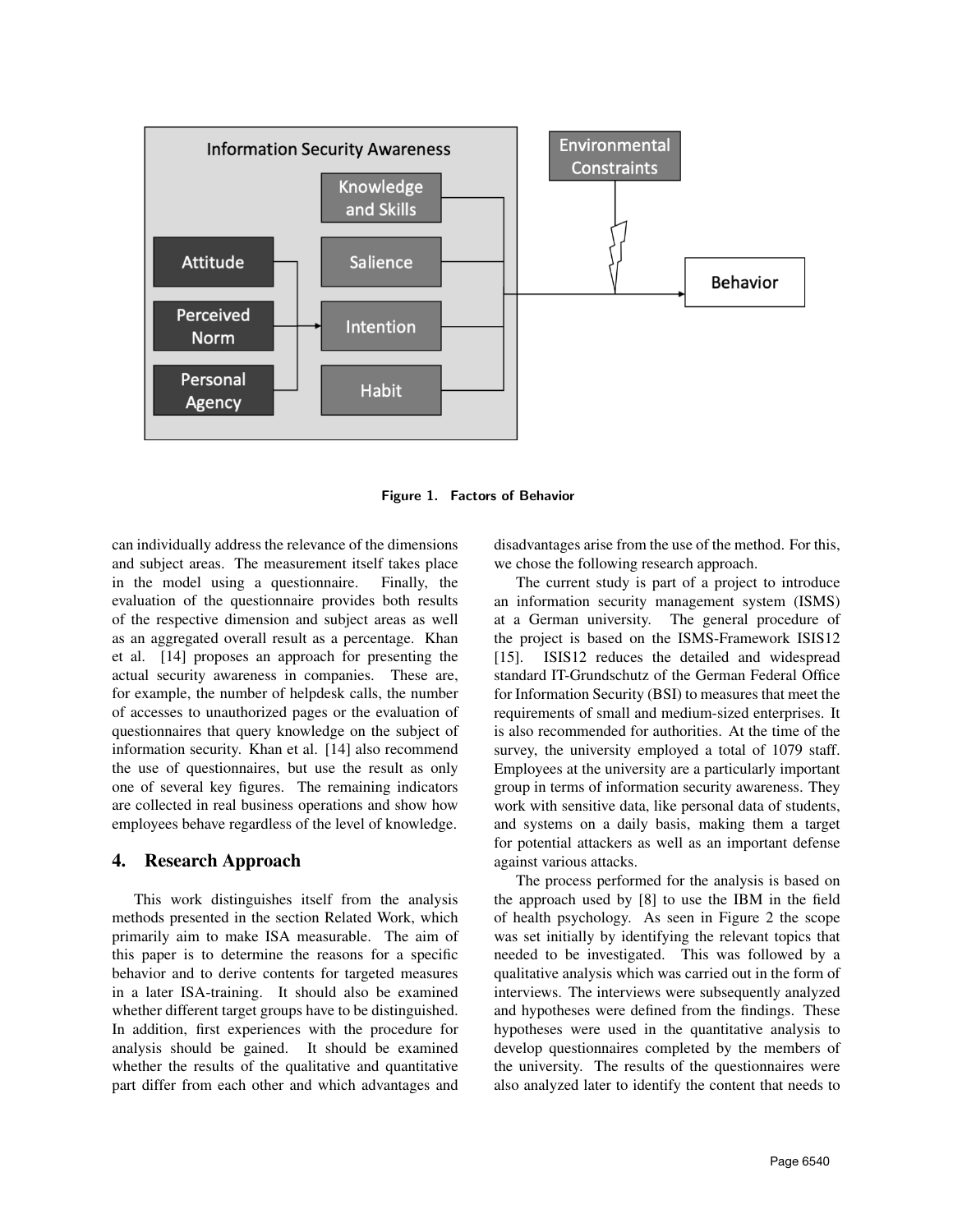

Figure 2. Process of Analysis

be addressed in a future campaign.

The investigation was carried out in the period May 2017 to March 2018. Since the later measures should aim all members of the university, it was necessary to include all subgroups of this broad target group in the analysis. The employees divide into the academic staff / lecturers, technical staff, administrative staff and others, which is mainly composed of external lecturers.

As a further preparatory action, the individual information security issues were identified, which should be considered in the analysis. For this purpose, in the first step, the 53 IT-Grundschutz measures listed in ISIS12 were selected in which a human factor is involved. These were discussed together with the responsible persons of the IT department of the university. Measures that were not relevant for the university were removed. The individual measures were arranged thematically and finally grouped into subject areas. In the following, these topics and the focused behaviors are enumerated.

- Passwords: Choosing a secure password for the university account. Periodical change of the password.
- Mobile devices: Use authentication methods for mobile devices used for business applications.
- Information exchange: No use of removable media (eg USB flash drives).
- E-mails: Detection of malicious e-mails. Use of certificates for secure communication.

• Workplace: Locking of the screen when leaving the workplace. Locking of work documents when leaving the workplace.

From these behaviors, the questions for the qualitative analysis were derived. Before the actual analysis, the procedure was coordinated with the staff council.

### 5. Qualitative Phase

The qualitative analysis was carried out in the form of interviews. In a first step, we determined departments and faculties of the university from as different areas of expertise as possible. The intention was to diversify the interview partners and provide insights into the various departments. Different representatives of the scientific, technical and administrative staff should be involved. In order to find interview partners, the superiors were sent an informative e-mail. The superiors in turn specifically asked their employees to participate in the interviews and passed on the names of the interested parties. In this way, 20 employees were persuaded to voluntarily participate in the qualitative analysis. The interviews were conducted between July 24, 2017 and November 14, 2017. The interviews were recorded with the prior consent of the participants in order to be able to evaluate them more easily later. The recordings were analyzed during the evaluation. In order to gain useful insights on the intention to behave and also to analyze the reasons for a certain behavior, we paid attention to questioning and collecting convictions and emotions about the respective behavior in the interviews.

In the area of "passwords", it was found that the interviewed employees attach importance to choosing a secure password for the university account. When presenting different passwords, the participants were also able to identify those that correspond most closely to the current recommendations for passwords. The interviewees were more likely to have problems changing a password. The majority of the participants said they do not change their password. A few participants did not even change the initial password provided at the beginning of their career. The employees know that it is security relevant, but still do not do it. Two barriers were particularly noticeable here: Many employees find it difficult to remember new passwords. Almost all of them therefore wanted support, such as wishing to have a password manager. The second barrier is that many of the employees do not know how and where to change the password. Almost no one knew the university's requirements for the design of secure passwords.

In the area of "mobile devices", we learned that both private and business devices are used in the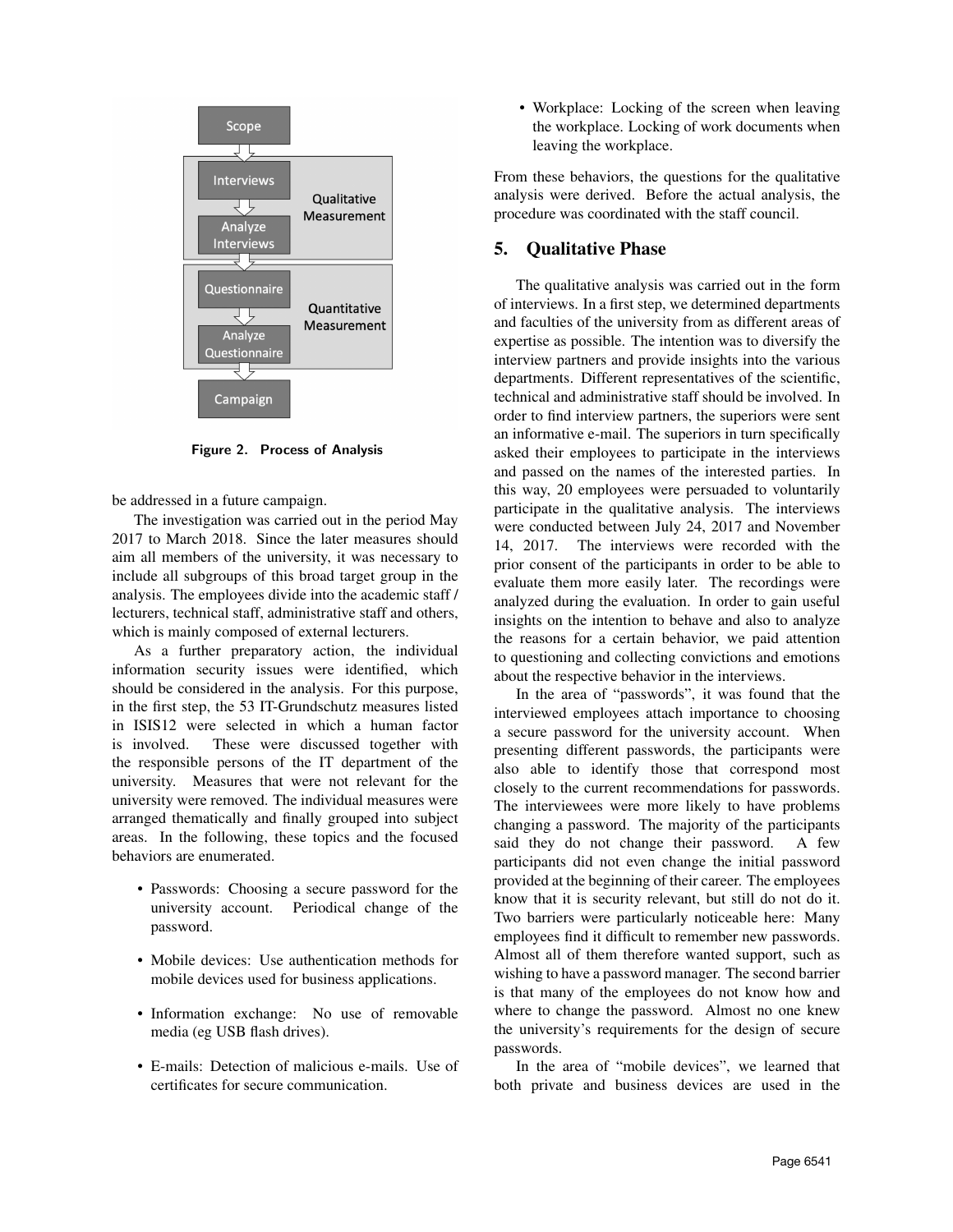

Figure 3. In my opinion, the following passwords are hard to break or to guess.

university environment. The most frequently used business application is the retrieval of business e-mails. The devices are secured with a PIN or fingerprint for most employees.

The participants indicated that they use external removable media, especially USB flash drives, at the workplace. The flash drives mostly are from students who want to transfer or print documents. Some were aware of the dangers this poses, but not all. On the contrary, lack of alternatives and convenience were identified as reasons for use.

In the case of malicious e-mails, most employees stated that they manually checked whether an e-mail was potentially dangerous (sender, file type, etc.). Potentially dangerous file formats in attachments, such as .exe, were identified by most employees. The rest rely on technical verification by an anti-virus software or the mail program. Few employees were aware of certificates for secure e-mail communications and only one respondent used a certificate.

Approximately half of respondents said they deliberately used the screen lock when leaving their workplace. The other half said that they either rarely or never do so. This second half saw no danger from their behavior. "There is no one else in my office" or "I have not stored any important data" are statements that were made in the process. Some of the employees leave their work documents on the desk ("Nobody comes in here anyway"). The other part locks sensitive documents in a cabinet. But not everyone has this option.

# 6. Quantitative Phase

The quantitative analysis was carried out with an online questionnaire. The questionnaire was designed on the basis of the previous interviews. For this purpose, the described findings were reformulated into assumptions, which in turn were used to formulate the questions. With this we wanted to investigate whether the insights gained were also an important topic in the university as a whole. The questions were grouped into the different topic blocks. In addition to the usual topics, we also asked for statistical data. The response options for the questions were individually adapted to the character of the question. Most of the questions could be answered on a Likert scale for measuring personal attitudes. Participants had five possible answers: "I fully agree", "I rather agree", "I neither agree nor disagree", "I rather disagree", and "I strongly disagree". Alternatively, for some questions a sixth answer possibility was given with "Don't know". Some questions could also be answered with "Yes" or "No" or with different answer options to query knowledge. The statistical data also asked about the age group and the employee group. The staff groups were divided into scientific staff, technical staff, administrative staff and other. For each topic block, the participants also had the opportunity to leave comments in a text field.

The employee survey started on December 13, 2017 and was available until December 22, 2017. In advance, all employees were invited to take part in the survey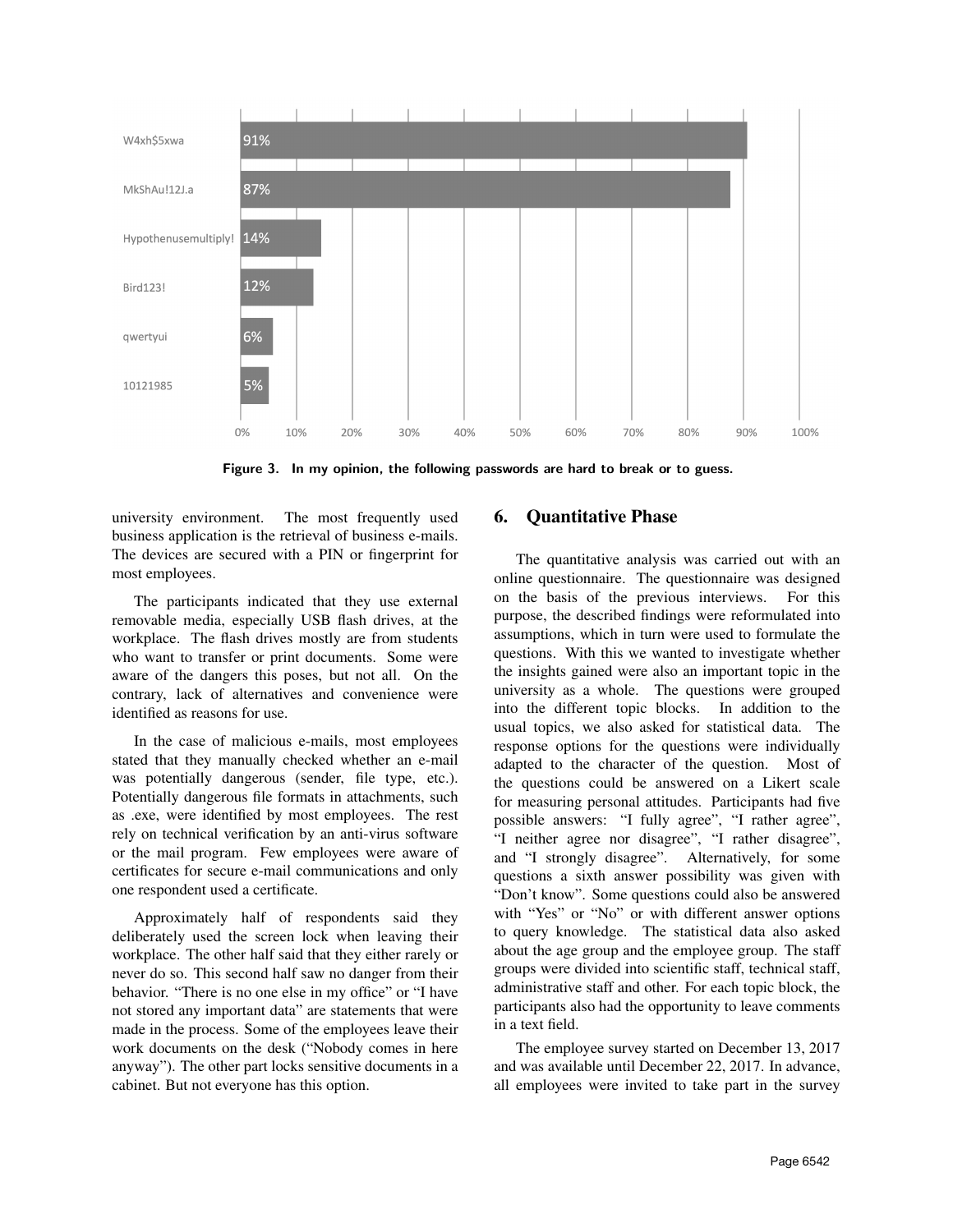| ID             | Statement                                                                                                                    | 5              | $\overline{4}$           | 3              | 2      | 1      | Don't<br>know            | Yes                      | N <sub>0</sub> |
|----------------|------------------------------------------------------------------------------------------------------------------------------|----------------|--------------------------|----------------|--------|--------|--------------------------|--------------------------|----------------|
| P <sub>1</sub> | It is important for me choosing secure passwords<br>for all applications I use within the university.<br>$(n = 331)$         | 50%            | 41%                      | 3%             | $4\%$  | $1\%$  | $1\%$                    |                          |                |
| P2             | I know the password policy of the university.<br>$(n = 330)$                                                                 |                |                          |                |        | ÷,     | $1\%$                    | 30%                      | 69%            |
| P <sub>3</sub> | I'm still using the password, I received at the<br>beginning of my studies for university applications.<br>$(n = 331)$       |                | $\overline{a}$           | -              |        | -      | 2%                       | 16%                      | 82%            |
| P4             | I change my university password regularly (e.g.,<br>once a year). $(n = 237)$                                                | 10%            | 26%                      | 13%            | 36%    | 15%    |                          |                          |                |
| P <sub>5</sub> | I think it is difficult to remember new passwords.<br>$(n = 330)$                                                            | 26%            | 33%                      | 13%            | 18%    | $10\%$ | $\overline{\phantom{a}}$ | $\overline{a}$           |                |
| <b>P6</b>      | I would appreciate support regarding the<br>memorization of passwords. $(n = 331)$                                           | ÷              | $\overline{\phantom{a}}$ | ÷              |        | ÷,     | 14%                      | 35%                      | 51%            |
| ${\bf P}7$     | I know how to change my university password.<br>$(n = 330)$                                                                  | ÷,             | $\blacksquare$           | $\overline{a}$ |        | ÷,     | 23%                      | 60%                      | 17%            |
| M1             | I check the e-mails of my university address with<br>my private smartphone / tablet. $(n = 312)$                             |                | $\blacksquare$           | $\overline{a}$ |        | L,     | $\overline{a}$           | 62%                      | 38%            |
| M <sub>2</sub> | I secure all my mobile devices (whether business<br>or private) with a PIN, password, fingerprint or<br>Face ID. $(n = 247)$ | $\blacksquare$ |                          | ÷              |        |        | ÷,                       | 83%                      | 17%            |
| I <sub>1</sub> | I use USB drives/external hard drives that belong<br>to other persons at my workplace. $(n = 319)$                           | 12%            | 23%                      | 10%            | 29%    | 26%    | $\overline{a}$           | $\overline{\phantom{a}}$ |                |
| I2             | I don't have issues with using USB drives/external<br>hard drives other persons gave me. $(n = 319)$                         | $4\%$          | 16%                      | 11%            | 34%    | 35%    | $\overline{\phantom{a}}$ | $\overline{\phantom{a}}$ |                |
| I3             | I use the university cloud to store and exchange<br>data. $(n = 318)$                                                        | 17%            | 19%                      | $10\%$         | 15%    | 39%    | $\overline{a}$           | $\overline{a}$           |                |
| E1             | I'm sure that malicious e-mails are recognized by<br>my anti-virus programme. $(n = 315)$                                    | $11\%$         | 41%                      | 19%            | 20%    | 9%     | $\overline{\phantom{a}}$ | $\overline{\phantom{a}}$ |                |
| E2             | I examine unexpected mails for signs of being<br>potentially harmful. $(n = 315)$                                            | 73%            | 23%                      | $1\%$          | 2%     | $1\%$  | $\overline{\phantom{a}}$ | $\overline{a}$           |                |
| E <sub>3</sub> | I know that I can encrypt e-mails with a certificate.<br>$(n = 315)$                                                         | 11%            | 12%                      | 11%            | 27%    | 39%    | $\overline{a}$           | $\overline{\phantom{a}}$ |                |
| E4             | I have requested a certificate for encrypting /<br>signing e-mails. $(n = 71)$                                               |                | $\overline{a}$           |                |        |        | $1\%$                    | 30%                      | 69%            |
| W <sub>1</sub> | I always lock my screen, even if I leave my<br>workplace only for a short period of time.<br>$(n = 313)$                     | 42%            | 25%                      | 7%             | 14%    | 11%    | $1\%$                    | $\overline{\phantom{a}}$ |                |
| W <sub>2</sub> | Locking the screen, is unnecessary to lock the<br>screen, because nobody has access to the office.<br>$(n = 313)$            | 6%             | 13%                      | $10\%$         | 19%    | 52%    |                          |                          |                |
| W <sub>3</sub> | Locking the screen is unnecessary because I<br>don't have any important data on my computer/<br>notebook. $(n = 313)$        | $1\%$          | 4%                       | 9%             | $21\%$ | 65%    |                          | ÷,                       |                |
| W4             | I always lock documents with important /<br>sensitive information in a closet when leaving<br>my workplace. $(n = 313)$      | $38\%$         | 26%                      | $16\%$         | 15%    | 5%     |                          | $\overline{a}$           |                |
| W <sub>5</sub> | I do not have the option to lock documents away.<br>$(n = 63)$                                                               |                | ÷                        |                |        |        |                          | 29%                      | 71%            |

Table 1. Results of the quantitative Analysis  $(5 = 1$  fully agree,  $1 = 1$  strongly disagree)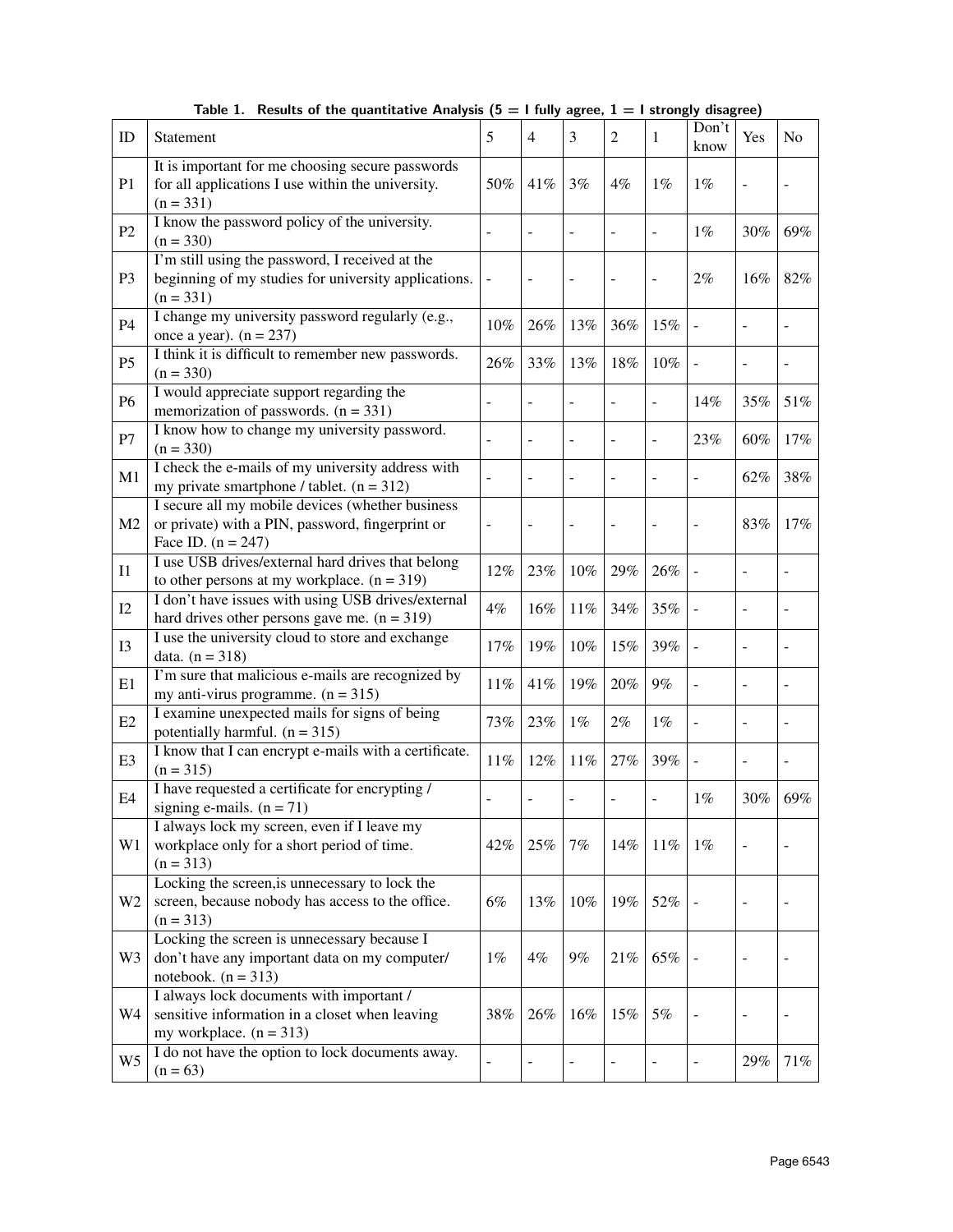

Figure 4. The USB drives / external hard drives predominantly belong to.

by e-mail. The deans of the faculties were contacted separately by the information security officer in order to encourage their employees to take part. 305 surveys were completed in full and 47 in part. With a total of 352 people, this corresponds to a response rate of 32.62 %. The detailed results of the survey are shown in Table 1. The following text refers to the ID of the respective statement.

The questionnaire confirmed that employees value secure passwords. 91 % of the participants agreed (P1). In addition, a large proportion of the questionnaires were able to identify passwords that comply with the current password rules (cf. Figure 3). In the questionnaire, 69 % gave an negative answer to the question of whether the employees knew the university's specifications for passwords (P2). In addition, 16 % of the employees still used their initial password (P3). But even for employees who have changed their initial password, it is rather unusual to change their password regularly afterwards. Only 36 % said they would become active here (P4). 60 % also said that they know where to change their password (P7). 59 % of employees said they had trouble remembering a password (P5). However, only 35 % require assistance with this (P6).

In the area of mobile devices, 62 % of employees used private devices to retrieve business e-mails (M1). 17 % of employees do not secure their mobile devices with an authentication method  $(M2)$ .

In the area of information exchange, 69 % of employees have concerns about using removable media from other people (I2). 35 percent stated that they regularly use removable media from other people (I1). As seen in Figure 4 in most cases the flash drives belong to students (55 %), but also to other employees (39 %). The university's own alternative to data exchange (cloud solution) is used by 36 % of the participants (I3).

In the e-mail sector, 52 % of employees rely on anti-virus software to detect malicious e-mails (E1).

As seen in Figure 5 a large proportion identified files ending with \*.exe (90 %) and \*.zip (77 %) as potentially dangerous attachments for e-mails. However, only 45 % consider \*.doc to be dangerous. With 96 percent a a large proportion of the staff agrees, that they examine unexpected mails for signs of being potentially harmful (E2). In addition, only 23 % of employees know that a certificate for e-mails can be applied for to encrypt e-mails (E3). However, only 30 % of these people actually applied for a certificate to encrypt e-mails (E4).

While in the qualitative analysis only about half of the respondents stated that they lock the screen of their computer, 67 % said in the questionnaire that they lock the screen when leaving their workplace for a short time (W1). The conviction gained from the qualitative analysis "The locking of the screen is unnecessary because nobody but me and my office colleagues comes to my workplace anyway" is only agreed by 19 % of the respondents (W2). The conviction "The locking of the screen is unnecessary, because I have no important data on my computer" was agreed by only 5 % of the participants (W3). In the questionnaire, 20 % of respondents said they did not lock sensitive documents away (W4). Only 30 % of this group said they have no cabinet to lock them away (W5).

#### 7. Discussion

The analysis could provide valuable insights for the development and design of awareness measures for the university. Surprising was that many of the behaviors investigated could be improved by organizational and technical solutions. The IBM shows that barriers at the workplace can have an effect on the intention to behave in terms of behavior (cf. [9]). In the area of passwords, it was shown that most employees are familiar with the recommendations for password design and that it is, therefore, not necessary to prioritize the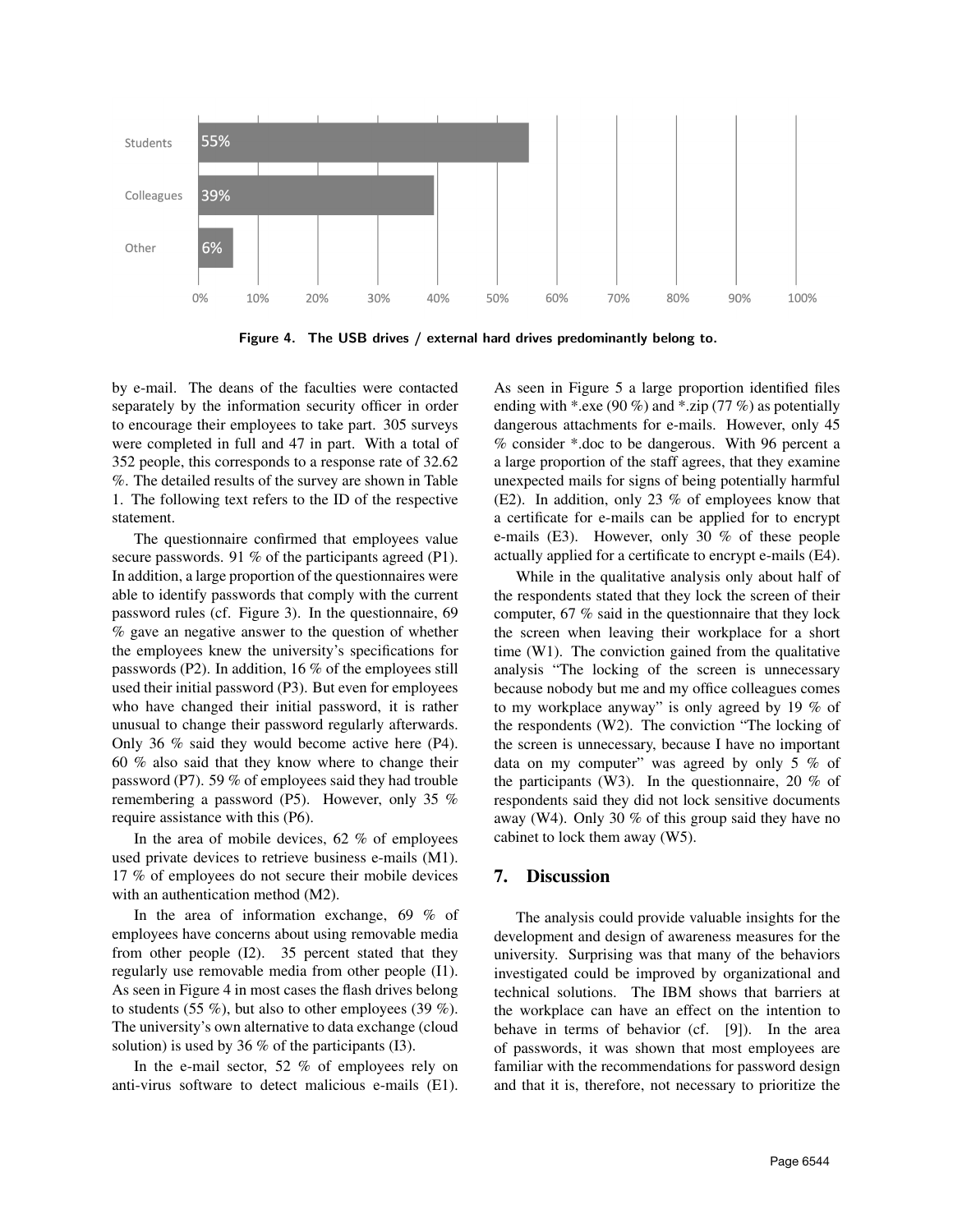

Figure 5. E-mail attachments with the following endings are potentially dangerous and should not be opened without hesitation. (Multiple answer allowed.)

topic passwords. Since, not any university specifications were known, the development of guidelines should be initiated. It could be helpful to orient on the new recommendations for passwords of the National Institute of Standards and Technology (NIST) [16]. Following the recommendations, newly selected and existing passwords are compared with a blacklist of insecure passwords. This investigation can also be used to check whether initial passwords are still being used. If the respective password appears in the list, the user receives a message asking him to change the password. In order to facilitate the password change, the necessary steps to change the password can be explained to the user in the message. Since some employees had requested assistance in remembering passwords, a password manager should be procured for voluntary use. Barriers were identified when reviewing the certificate application process following the survey. Instead of asking users to identify themselves at a central location away from the employees' workplaces, on-site appointments could be arranged where several employees can confirm their identity at once. In addition, additional cabinets should be bought to lock documents away for those who need it.

In the case of some types of behavior, the potential danger of noncompliance must be pointed out in order to influence the employees' intention to behave. Employees must be convinced of the relevance of business e-mail addresses in order to secure access to private mobile devices. The outgoing dangers of exposed documents and removable media like USB flash drives must also be clarified in order to influence the intention to behave. The cloud is already a technical solution for bypassing removable media. This solution is accessible not only to employees but also to students. In order to make this service salient, advertising for the cloud should be intensified in the future. In the area of e-mail, the main aim is to increase knowledge. Although the employees told us that they investigate suspicious e-mails, our analysis did not ask for any characteristics they check. Various incidents of phishing attacks in the time after the analysis showed success with only a few employees, but had major consequences. For this reason, employees need to be trained in this topic. Knowledge must also be imparted with regard to the process of integrating a certificate for secure e-mail communication. A simple manual could be designed for this purpose, which is now made available to the employees. Why the employees do not use a screen lock could not be determined in the analysis and will have to be determined in the future. For this behavior it is also a good idea to practice the habit of locking the screen with shortcuts on the keyboard.

The division of the analysis into a qualitative and a quantitative part has proved its worth. On the one hand, the real urgency of a topic could be determined. On the other hand, the quantitative part also showed differences to the findings of the qualitative part. While the employees strongly demanded a password manager in the interviews, only a small part of the employees asked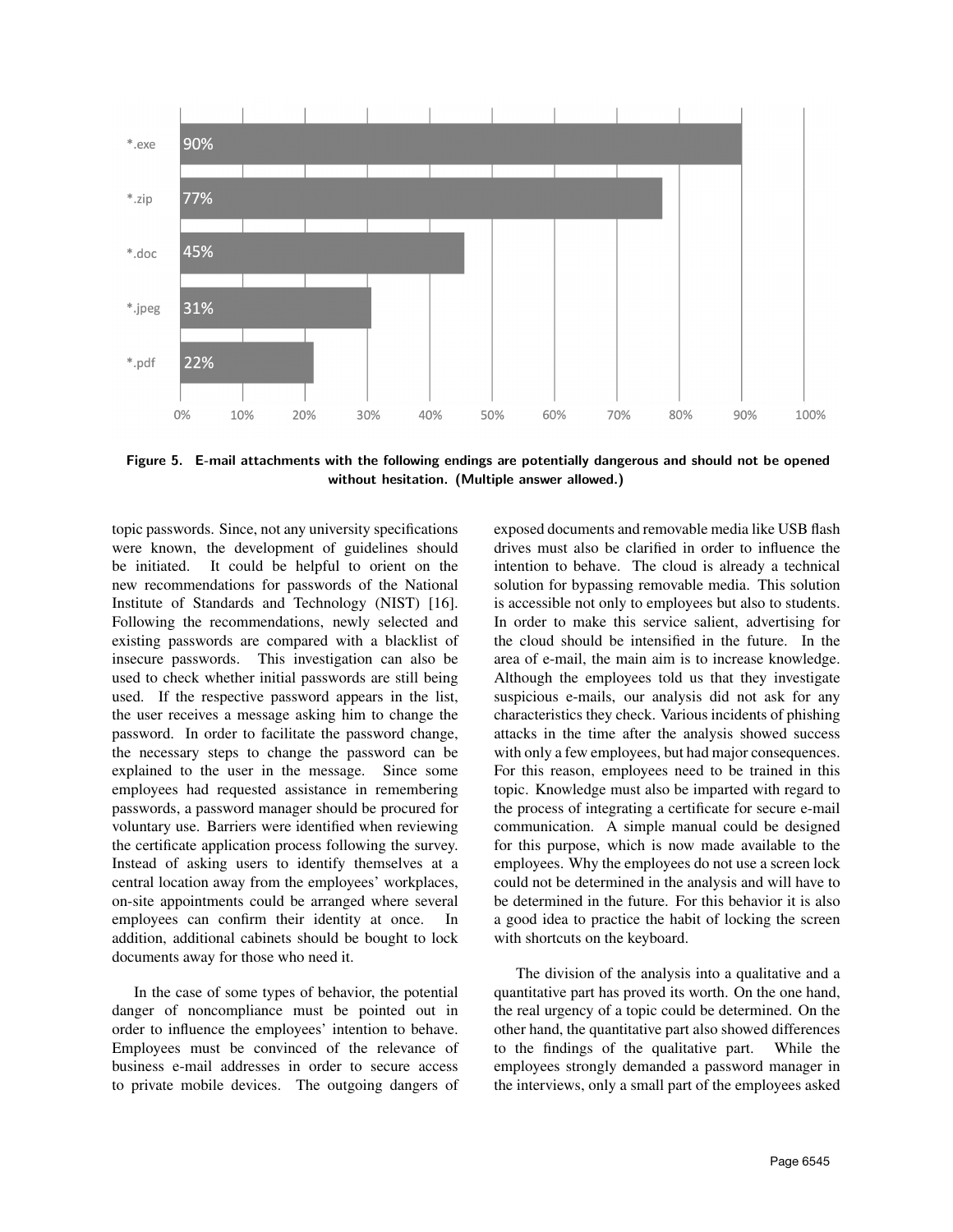for help in the questionnaire. In addition, the interview participants were significantly more active in locking mobile devices than the questionnaire participants. Moreover, the quantitative analysis did not confirm the convictions expressed in the interviews as to why employees do not lock their screens. In addition, the lack of lockable cabinets was not reflected as much in the quantitative analysis as the interviews suggested.

Overall, the approach provided many clues for the design of ISA measures. The analysis also provided very targeted and individual insights, which can be used specifically in the context of the university. Otherwise, increasing knowledge might have been the only measure taken. However, the results show how diverse the reasons for a behavior can be. The use of IBM also made it possible to classify the various factors influencing human behavior. The involvement of employees in the topic also created an advertising effect for information security at the university and increased interest. However, there were also some weaknesses. On the one hand the analysis is very time-consuming, since the interviews must be accomplished and terminated. In addition it happened that important questions were not questioned in the quantitative analysis, because they were not considered necessary by the qualitative analysis. After the interviews, for example, it was assumed that mobile devices would be widely locked with authentication methods. Therefore, we never asked for reasons for not using authentication methods in the questionnaire. In the case of computer screen locking, beliefs gained in the interviews were not confirmed later in the quantitative analysis. Therefore, we never asked for other beliefs towards the behavior.

#### 8. Outlook

The methodology presented in this paper describes the first practical trial of our approach to preparing a tailor-made ISA training. Many useful lessons have been learned for planning such actions. Whether these measures also promise the hoped-for success, must be examined in our further research. A good way of doing this is by taking a second survey after the measures have been completed. Future analyses should focus on gaining even more insights for the reasons of the performance of a certain behavior. Due to the broad range of behaviors, this was not possible in depth here. In addition, it will be necessary to examine whether participants in interviews or surveys are trying to be particularly exemplary. This could lead to distorted response tendencies (cf. [17]. This is only possible if the findings are substantiated with further key figures. Such

an indicator could, for example, be a supplementary check of the password database to determine how many initial passwords are actually contained. In addition, research should be conducted into how the cost of qualitative analysis could be reduced in the future. By repeatedly using the interviews in different companies, it might be possible to generate a catalogue of different beliefs that would minimize the search for causes in the interviews in the future.

### 9. Acknowledgments

Andreas E. Schütz and Tobias Fertig were supported by the BayWISS Consortium Digitization.

#### References

- [1] G. C. Kane, D. Palmer, A. Phillips, D. Kiron, and N. Buckley, "Strategy, not Technology, Drives Digital Transformation, Becoming a digitally mature enterprise.," Tech. Rep. 57181, Deloitte University Press, 2015.
- [2] P. Blase and A. Rao, "Information as an asset," Dec. 2013.
- [3] L. Hirshfield, P. Bobko, A. J. Barelka, M. R. Costa, G. J. Funke, V. F. Mancuso, V. Finomore, and B. A. Knott, "The Role of Human Operators' Suspicion in the Detection of Cyber Attacks:," *International Journal of Cyber Warfare and Terrorism*, vol. 5, pp. 28–44, July 2015.
- [4] B. Semba and T. Eymann, "Developing a Model to Analyze the Influence of Personal Values on IT Security Behavior.," in *Tagungsband Multikonferenz Wirtschaftsinformatik 2016*, (Ilmenau), pp. 1083 – 1091, TU Ilmenau, 2016.
- [5] ISACA, "State of Cybersecurity 2017. Part 2: Current Trends in Threat Landscape," tech. rep., Information Systems Audit and Control Association, 2017. Published: ISACA, 3701 Algonquin Road, Suite 1010 Rolling Meadows, IL 60008 USA.
- [6] A. für Cybersicherheit, "Awareness-Umfrage" 2015," tech. rep., Bundesamt für Sicherheit in der Informationstechnik, Bonn, May 2016.
- [7] M. Siponen, "Five Dimensions of Information Security Awareness," *SIGCAS Comput. Soc.*, vol. 31, pp. 24–29, June 2001.
- [8] D. E. Montaño and D. Kasprzyk, "Theory of Reasoned Action, Theory of Planned Behavior, and the Integrated Behavior Model," in *Health Behavior and Health Education* (K. Glanz, Rimer, Barbara, K., and K. Viswanath, eds.), pp. 67–96, APA PsycNet, 2008.
- [9] A. E. Schütz, "Information Security Awareness: Its Time to Change Minds!," in *Proceedings of International Conference on Applied Informatics Imagination, Creativity, Design, Development - ICDD 2018*, (Sibiu, Romania), 2018.
- [10] M. Bada, A. M. Sasse, and J. R. Nurse, "Cyber Security Awareness Campaigns: Why do they fail to change behaviour?," *Global Cyber Security Capacity Centre: Draft Working Paper*, pp. 188–131, 2014.